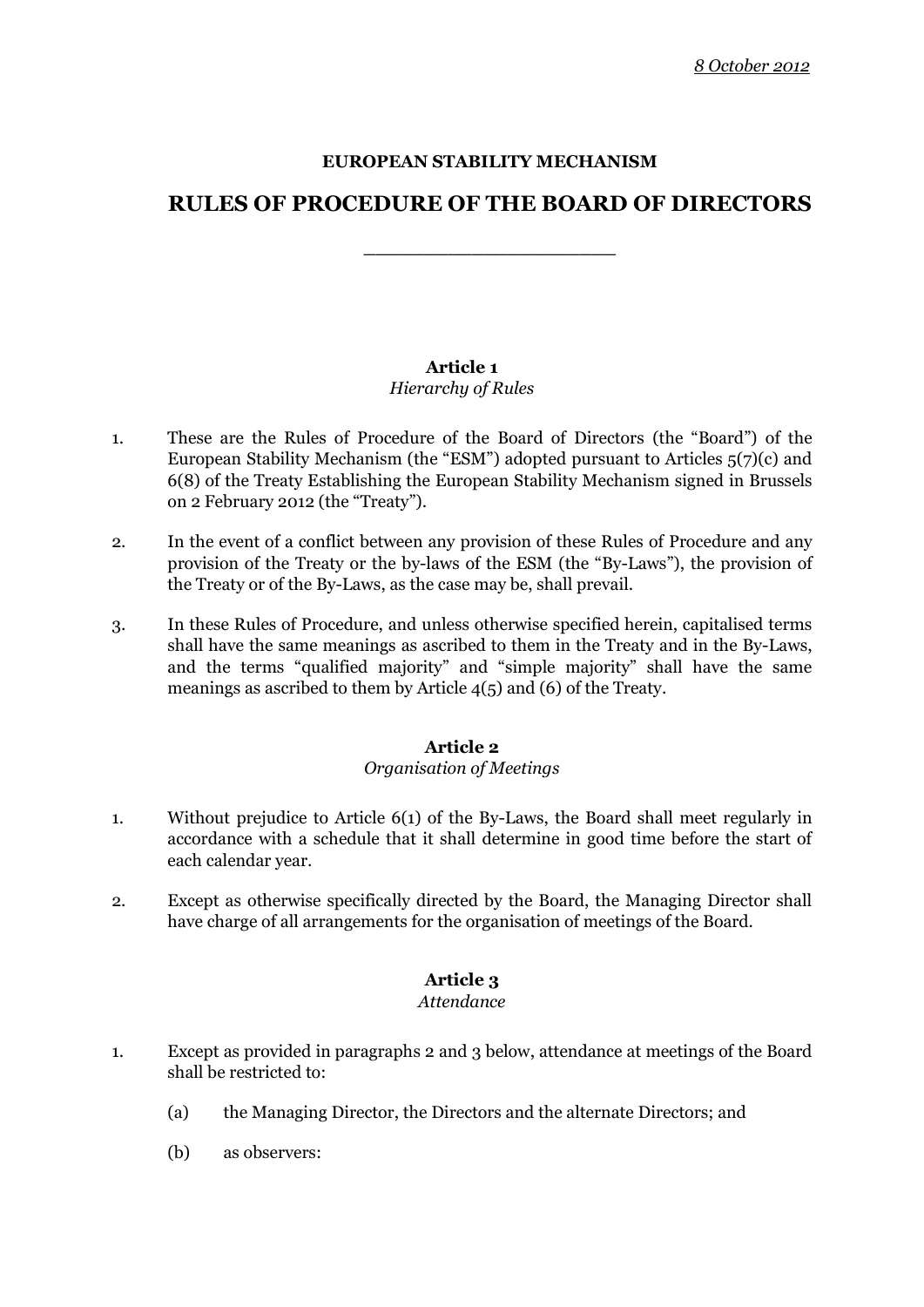- (i) the observers appointed by the Member of the European Commission in charge of economic and monetary affairs and by the President of the European Central Bank or their respective alternates;
- (ii) the President of the Eurogroup Working Group;
- (iii) the persons invited pursuant to Article 6(3) and (4) of the Treaty; and
- (iv) the Secretary General of the ESM, the person designated to serve as secretary of the meeting, the person responsible for the legal affairs of the ESM and any other member of the Management Board.
- 2. Each of the persons referred to in paragraph 1(a) and (b)(i) above, as well as, in their absence, their respective alternates may be accompanied by one aid. The Managing Director may authorise the presence of more than one aid in appropriate circumstances.
- 3. Absent special circumstances, the Managing Director shall invite the chairperson and/or the rapporteur of the relevant Board committee to attend that part of the meeting in which such committee's report is considered.

The Managing Director may also invite experts to attend part or all of any given meeting of the Board.

# **Article 4** *Advance Distribution of Documents*

- 1. The following documents shall be sent in advance of any meeting of the Board in accordance with Article 6(6) of the By-Laws:
	- (a) any proposals for consideration at the relevant meeting;
	- (b) any reports of the Managing Director, the relevant Board committee or the Board of Auditors on the basis of which such proposals are to be considered;
	- (c) any proposed amendments to said proposals that Directors may wish to submit in advance of the meeting; and
	- (d) any procedural motions to said proposals that Directors may wish to submit in advance of the meeting.
- 2. The documents referred to in paragraph 1(a) and (b) above shall be sent no later than seven calendar days prior to the date set for the meeting, and the documents referred to in paragraph 1(c) and (d) above no later than three calendar days before said date. The Managing Director may shorten these minimum time periods in urgent cases.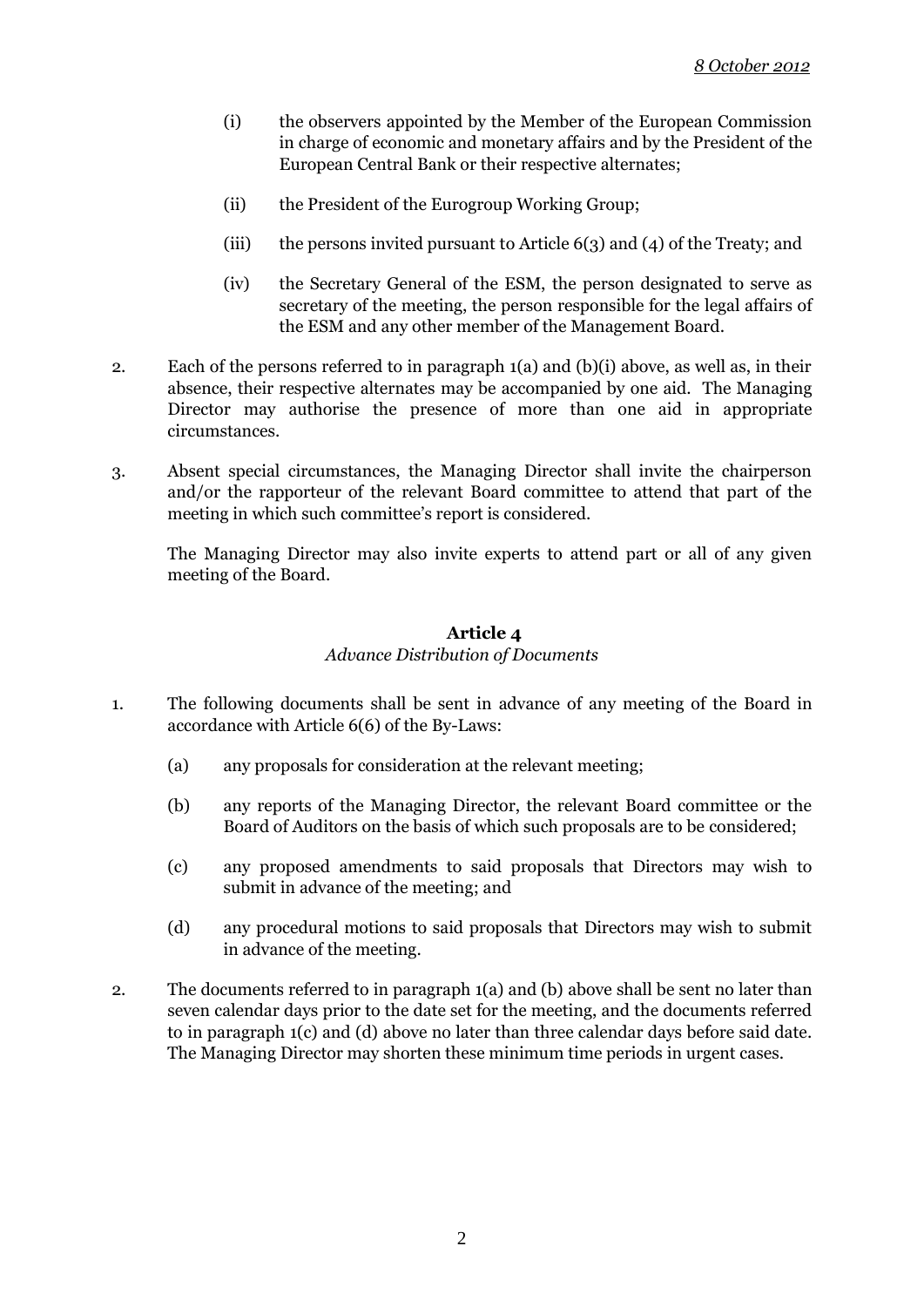# **Article 5**

# *Organisation of Debate*

- 1. The Managing Director or, in his or her absence, the Director designated to preside over the meeting (the "Chair") shall establish the list of those wishing to speak on matters under consideration.
- 2. The Chair shall call upon speakers in the order in which they signify their wish to speak, except that:
	- (a) the rapporteur of the relevant committee may be accorded precedence for the purpose of explaining the conclusions of the report on the basis of which the relevant proposal is being considered; and
	- (b) a Director or his or her alternate shall have a prior right to speak if he or she asks leave to raise a point of order or to move a procedural motion in relation to the matter under consideration.
- 3. The Chair may, in the interest of an orderly debate, limit the time allowed to each speaker and the number of times each person may speak on any matter.

#### **Article 6** *Points of Order and Procedural Motions*

- 1. Any Director or his or her alternate may raise a point of order during any meeting of the Board. Points of order must be confined to questions of procedure for a ruling from the Chair.
- 2. Any Director or his or her alternate may table a procedural motion calling for a decision by the Board:
	- (a) to rule on the competence of the Board to adopt a decision on the matter under consideration;
	- (b) to defer the debate on a particular matter until a subsequent meeting of the Board or until one or more specified conditions relating to such matter are fulfilled;
	- (c) to close the debate on a particular matter;
	- (d) to divide a particular proposal or amendment; or
	- (e) to suspend or adjourn the meeting.
- 3. The Board of Directors shall decide on procedural motions by qualified majority.
- 4. The procedural motions referred to in paragraph 2(b) and (e) above are inadmissible in matters subject to the emergency voting procedure pursuant to Article  $4(4)$  of the Treaty.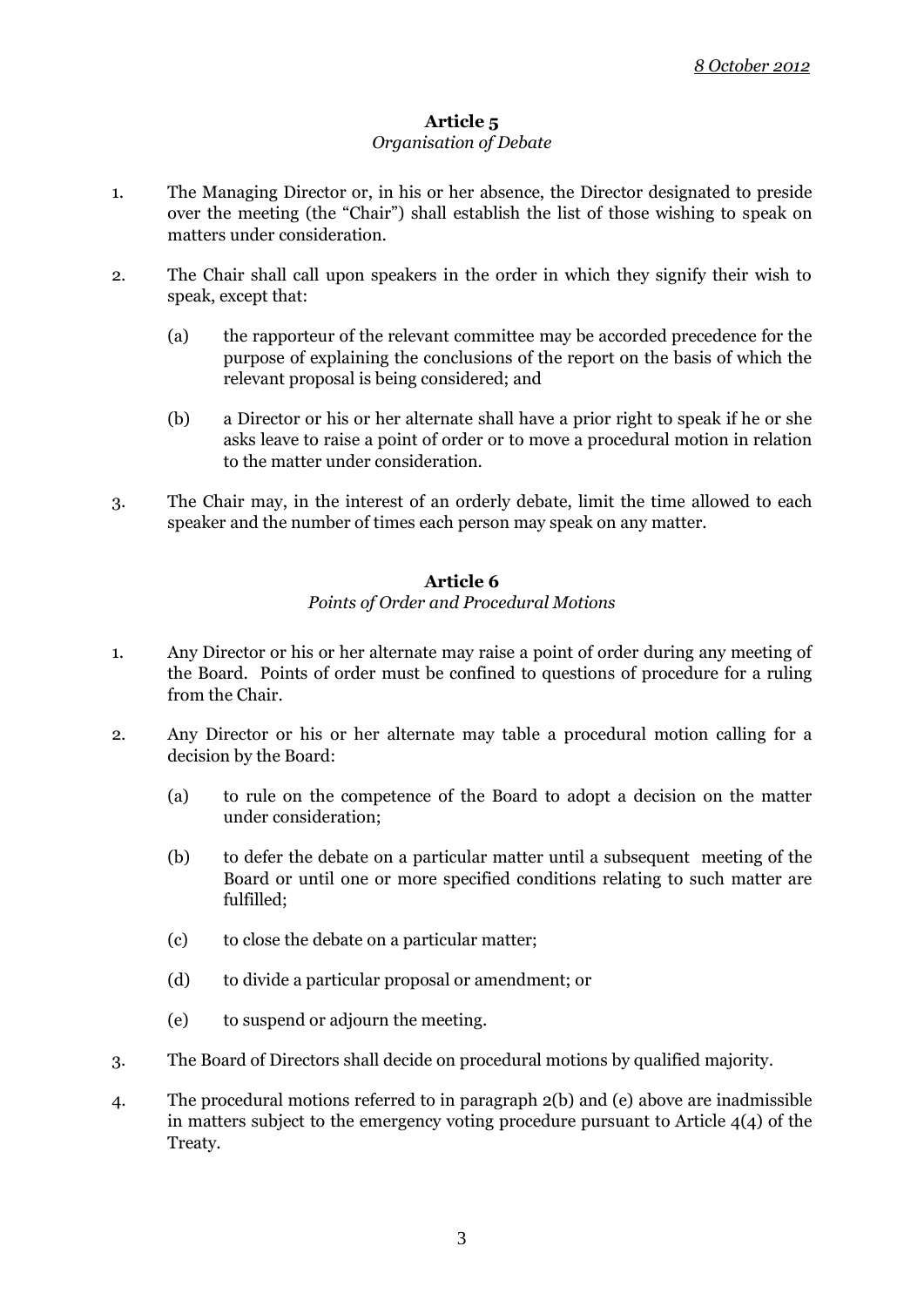# **Article 7**

# *Division of Proposals or Amendments*

If a motion for division is carried, parts of the relevant proposal or amendment, as the case may be, shall be put to a vote separately. Those parts of the proposal or the amendment which are approved shall then be put to a vote as a whole. If all operative parts of the proposal or the amendment have been rejected, the proposal or the amendment shall be deemed to be rejected as a whole.

# **Article 8**

# *Order of Voting*

- 1. Procedural motions shall have precedence over all other proposals and shall be put to a vote according to the following order of priority:
	- (a) a motion to suspend the meeting;
	- (b) a motion to adjourn the meeting;
	- (c) a motion to rule on the competence of the Board to adopt a decision on the matter under consideration;
	- (d) a motion to defer the debate on such matter;
	- (e) a motion to close the debate on such matter.
- 2. As between a proposal and an amendment thereto, the amendment shall be voted on first.

When two or more amendments are tabled in relation to the same proposal, the Board shall first vote on the amendment furthest removed in substance from the original proposal and then on the amendment next furthest removed therefrom and so on, until all the amendments have been voted upon. In case of doubt as to the sequence, the Chair shall rule on the order to be followed.

If one or more amendments are adopted, the amended proposal shall then be voted upon.

# **Article 9**

*Voting*

- 1. The Chair may ascertain the sense of the meeting in lieu of a formal vote. A formal vote shall, however, be taken whenever requested by any Director or his or her alternate.
- 2. Voting shall ordinarily be by show of hands.

At the request of any Director or his or her alternate, a vote shall be taken by roll call. The votes shall then be called in the English alphabetical order of the names of the